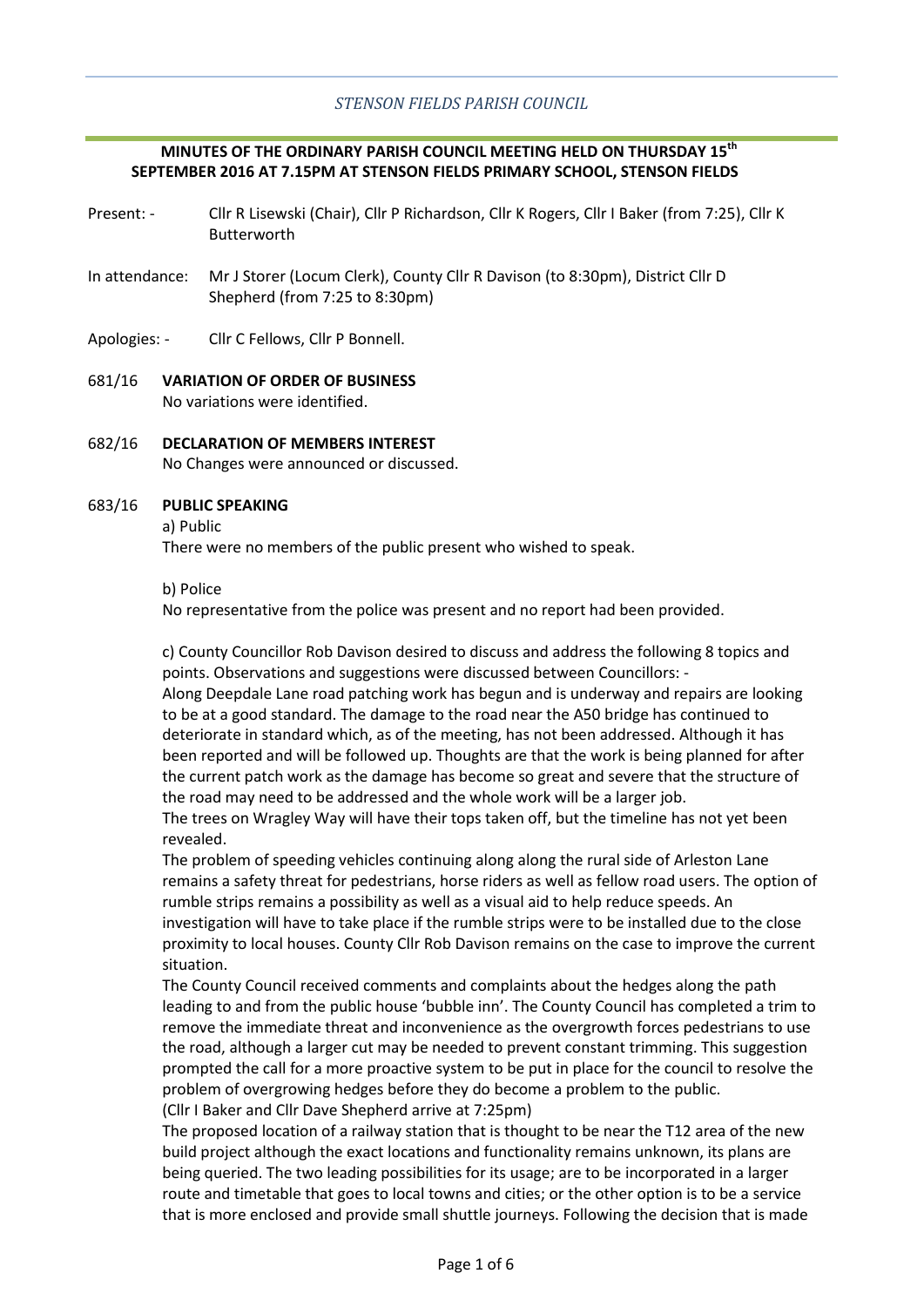about its use, it has to be viable such as the other local stations such as Willington and Hatton. Cllr Shepherd added that if a track is scheduled into the new build plans and proposals then a station is common sense. The location remains unclear as the developers declared that land and open space areas are intended to be protected.

Cllr Davison continued onto his next point which is the possible crossing on Stenson Road. The proposals of a traffic light system may be cheaper than implementing a central reservation as it would require fewer changes to the layout of the road. Before an official application is issued, a traffic survey will be carried out to check and quantify the volume of pedestrians and road users. If the Parish Council feels the criteria may not be reached, then the plans may be postponed until the new estate has achieved full occupancy. The new pavement surface has been laid although there isn't a safety fence in place and therefore doesn't deter motorbikes using the pedestrian paths.

The new secondary school that is planned to be built in the Derby area does not look to include Stenson Fields in its main candidate list due to the scoring system that was used to identify possible locations and areas. The first contender is Thulston Fields but due to the proposed location being on green belt land, the second choice of Lowes Farm is looking like the most likely location. One possibility being thought about by Cllr Rob Davison was to use the A50 and build a purpose made entry and exit slip roads off for exclusive school use. This would hopefully provide a fair location where all or most students would travel an equal distance. This secondary school system is being looked at and worked on by both Cllrs Rob Davison and Dave Shepherd.

The number of trees in Stenson Fields is reducing and therefore saplings are being looked at being planted in open space areas. Cllr Davison will aid installation if the Parish Council helps as well. The financial amount will have to be finalised but £1000 may be possible in principal with metal casings surrounding the saplings to aid their growth and remove threat of damage and vandalism.

The Grampian Way side of Stenson Road has a large hedge that has only had part of it cut back. The rest of the hedge has not been able to be cut because it is too close to lampposts and road signs that deny the use of blade cutters in case of damage. This is a matter that Cllr Rob is going to take up and attempt to resolve.

The Arriva bus company has expressed its desire to cut back on routes and by doing so have stopped the No7 route going through the Arleston Lane loop of Stenson Fields. The signs on the bus stops along the route still claim that the service is running and so the clerk will inform Arriva that they must either change their signs and timetables to bring all the information back up to date or remove the sign altogether.

Sinfin Lane will be closed for 4 consecutive weekends but diversions will be provided although they do go through Stenson Fields. Traffic will therefore be increased and this is something for residents and road users to be aware of.

Cllr Rob Davison's final point was that the extension of Arleston Lane speed limit goes from 30mph to 60mph which is causing road users to travel above 30mph in preparation for the 60mph area. Anti-social drivers are still causing disturbances and remain a safety threat.

Cllr Dave Shepherd reported that the tree officer is concerned about residents cutting back trees owned by the District Council, primarily on Portman Chase and Tedworth Avenue. Cllr Shepherd urged residents to not cut the trees as they are liable for any damages deemed by the District Council such as having to fell the tree and replant. In the current situation on Portman Chase and Tedworth Avenue, the District Council is currently considering their options.

There was an accident on Grampian Way that demolished the central reservation that has been reported. It is raised that this is yet another incident in the local area and action is required to prevent further incidents. It has also been reported that the postcode area of DE24 has high car insurance prices due to the high volume of insurance claims.

The District Council again reassures the Parish Council that they are keeping on top of the building of the new community centre expected in the parish. No individual or organisation is yet to come forward and claim responsibility off the developers. No work has started yet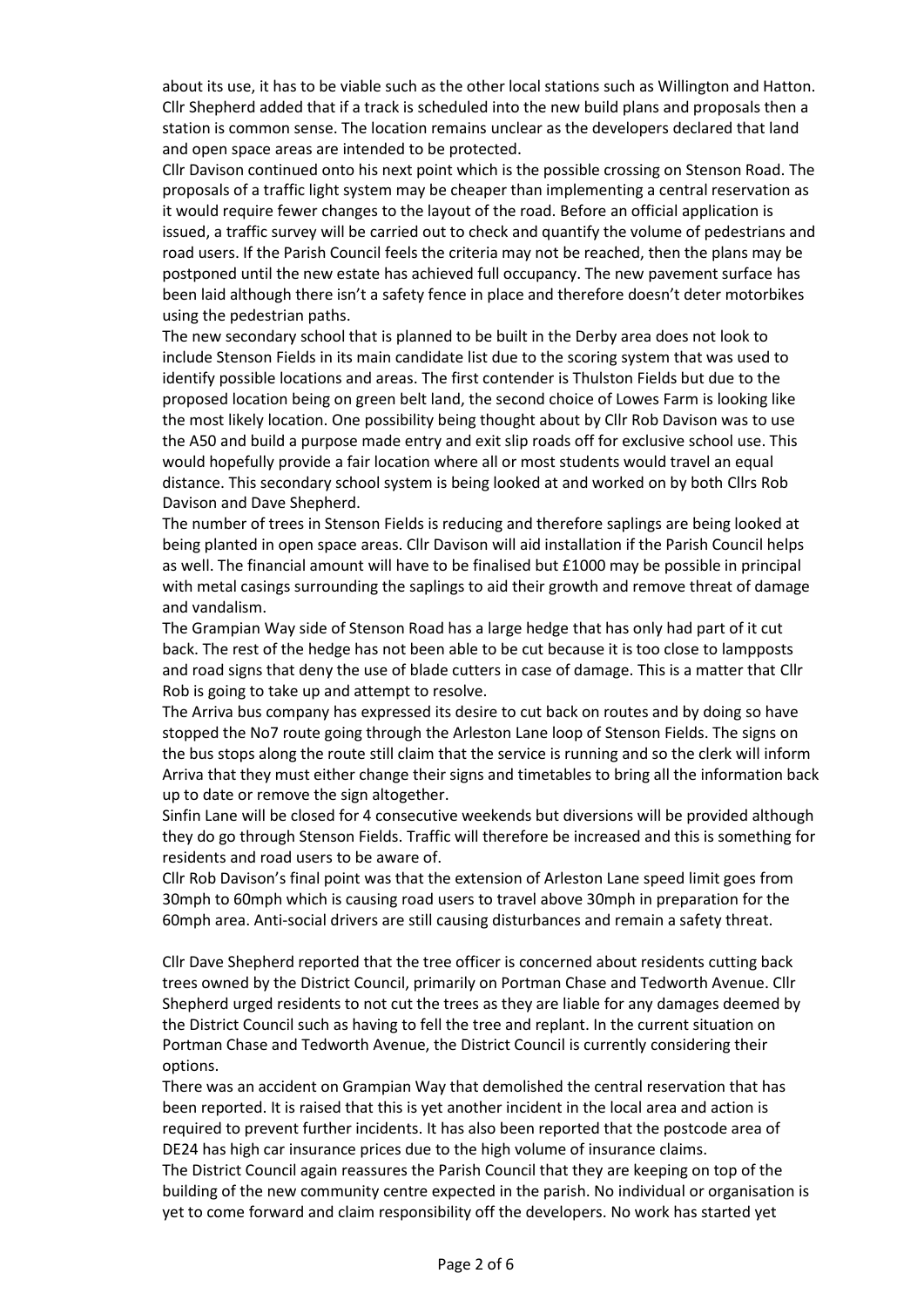although the developers have reassured the District Council that the work will be completed and the developers will be off site by the  $31<sup>st</sup>$  December 2016. It is claimed that the reason for the lack of activity is due to the lack of interest and response, something the District Council again are urging the public to do and continue to reassure the public that they will not be left on their own and the District Council will help as much as they can.

The developers have released further details regarding their local plan part 3 which currently places a further 95 houses in the Stenson Fields boundaries.

Currently on the new site, the dog bins that have been installed are too small and are having to be emptied twice a week due to problems with over flowing.

Cllr Dave Shepherd reassured the Parish Council that he is aware of the concerns regarding land ownership of open space and the resulting fear of unauthorised building. The

requirement for clarity on this matter is noted by Cllr Shepherd who is aware of the situation and is taking the matter up with and to the District Council.

The Parish Council discussed the ineligibility of Stenson Fields residents to use the Raynesway tip for rubbish removal due to the requirement for proof of ID and therefore the nearest tip is likely to be in Newhall. This inconvenience is feared to encourage fly tipping and dumping.

Cllrs' Davison and Shepherd left at 8:30pm

### 684/16 **TO APPROVE THE MINUTES OF THE ANNUAL MEETING OF THE PARISH COUNCIL HELD ON 21st July 2016**

The minutes of the meeting held on  $21<sup>st</sup>$  July 2016; as previously circulated were signed by the chair. Two matters matters were raised; Cllr Baker was described as present when in fact provided apologies. The second matter was a formatting issue in regards to ensuring consistency with sub points and margins.

### 685/16 **TO DETERMINE WHICH ITEMS IF ANY TO BE TAKEN WITH THE PUBLIC EXCLUDED** No items were deemed necessary to be taken with the public excluded.

#### 686/16 **CHAIRMAN'S ANNOUNCEMENTS AND REPORTS**

The Chairman's report reads as such:

Historically the Parish of Stenson Fields was formed from a part of Barrow on Trent and a part of Twyford and Stenson. The new development, to the west of Stenson Rd, is a natural extension of Stenson Fields and it is a natural progression to incorporate the new development into Stenson Fields. Its historic place name is Stenson Fields, its address is Stenson Fields and Stenson Fields Parish Councillors are already raising issues relating to the new development, indeed, many residents may think they already live in the Parish of Stenson Fields. The residents of Newton Village/Saxon Gate, also, use our school, shops, public house, community facilities and playing fields. In reality they are already part of the Stenson Fields community. This will also apply to the residents of any new development south of Wragley Way and north of the A50.

The joint proposal by Barrow on Trent and Stenson Fields Parish Councils makes sense, and, has the support of the two Stenson Ward District Councillors and our County Councillor.

The idea that the unparished area of Twyford and Stenson could be grouped with Barrow on Trent is something that Barrow on Trent doesn't want, something that nobody has asked for, something that nobody seems to want, and, something, that could lead to reaction, resentment and unrest in the future.

Conclusion:- The joint proposal By Barrow on Trent and Stenson Fields Parish Councils, is the best way forward for the greater Stenson Fields area, Barrow on Trent and Twyford and Stenson.

#### 687/16 **CLERK'S REPORT**

The Clerk's report had been previously circulated to all Councillors. The proposal put forward by Streetscape for a plaque on site of the play equipment on Fox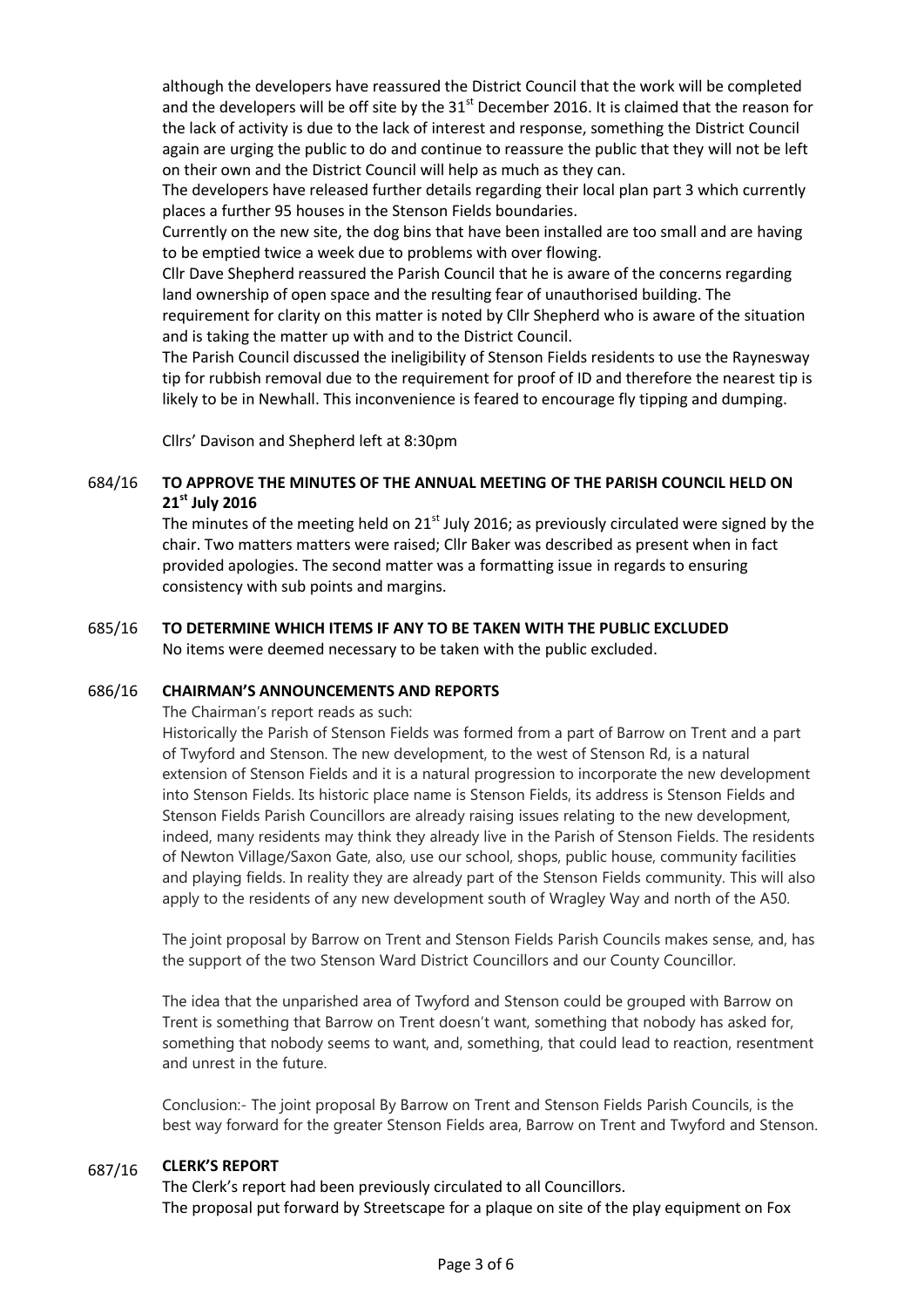Close Play Fields will require investigation into a possible location to minimise damage from vandalism while still being visible and to the standards of Streetscape.

The planning permission agency has been notified regarding two seemingly unauthorized building works and currently await response.

After being informed by South Derbyshire Wildlife Officers of the problems arising in the installation of the concrete play area and their current inability to provide installation. The Parish decide that the plans are to end for now although are not ruling out the possibility of installing one in the future if the practicalities became plausible.

# **CORRESPONDENCE**

- 688/16
- 1. The Parish Council has been updated with the information received by Yvonne Waring from the SDDC regarding the installation of the concrete table tennis table.
	- 2. The DALC circulars were circulated and received.
	- 3. Arriva Bus Company has announced their changes to their timetables and routes which have already been discussed. The Clerk will follow up and ensure sufficient information regarding the changes are advertised particularly on Arleston Lane where the route appears to no longer serve.
	- 4. The Road works that are to take place causing the closure of Sinfin Lane for 4 consecutive weekends has already been discussed

# **FINANCE**

689/16 a) Accounts for payment

| Cheque No | Payee & Description        | £      |
|-----------|----------------------------|--------|
| 2017      | August 2016 Salaries       | 59.2   |
| 2018      | August 2016 Salaries       | 175.2  |
| 2019      | August 2016 Salaries       | 191.96 |
| 2020      | <b>Clerk Expenses</b>      | 71     |
| 2021      | B Wood - Audit             | 42.9   |
| 2022      | September 2016 Salaries    | 77.6   |
| 2023      | September 2016 Salaries    | 81     |
| 2024      | September 2016 Salaries    | 239.9  |
| 2025      | <b>Clerk Expenses</b>      | 21.08  |
| 2026      | <b>Councillor Expenses</b> | 3.5    |
| 2027      | <b>Clerk Expenses</b>      | 111.5  |
| 2028      | <b>Clerk Expenses</b>      | 429.06 |

b) No changes to risk assessment

c) The online banking application forms have been submitted to the bank and awaiting one more letter to enabling online banking set up. This is something the Clerk will chase up and continue to oversee and organise.

# **PLANNING**

690/16 Applications

> 9/2016/0860. 166 Wragley Way, Stenson Fields. Change of use of open space to residential garden land and erection of 2 metre close boarding fencing.

The Parish Councillors have raised their concerns and issue individually with the planning permission agency and feel a precedent needs to be set regarding the issue of residents claiming open space as their own.

9/2016/0759. 2 Beaufort Road, Stenson Fields. The Erection of a Two Storey side extension and a single storey porch extension to the front.

Decisions No Decisions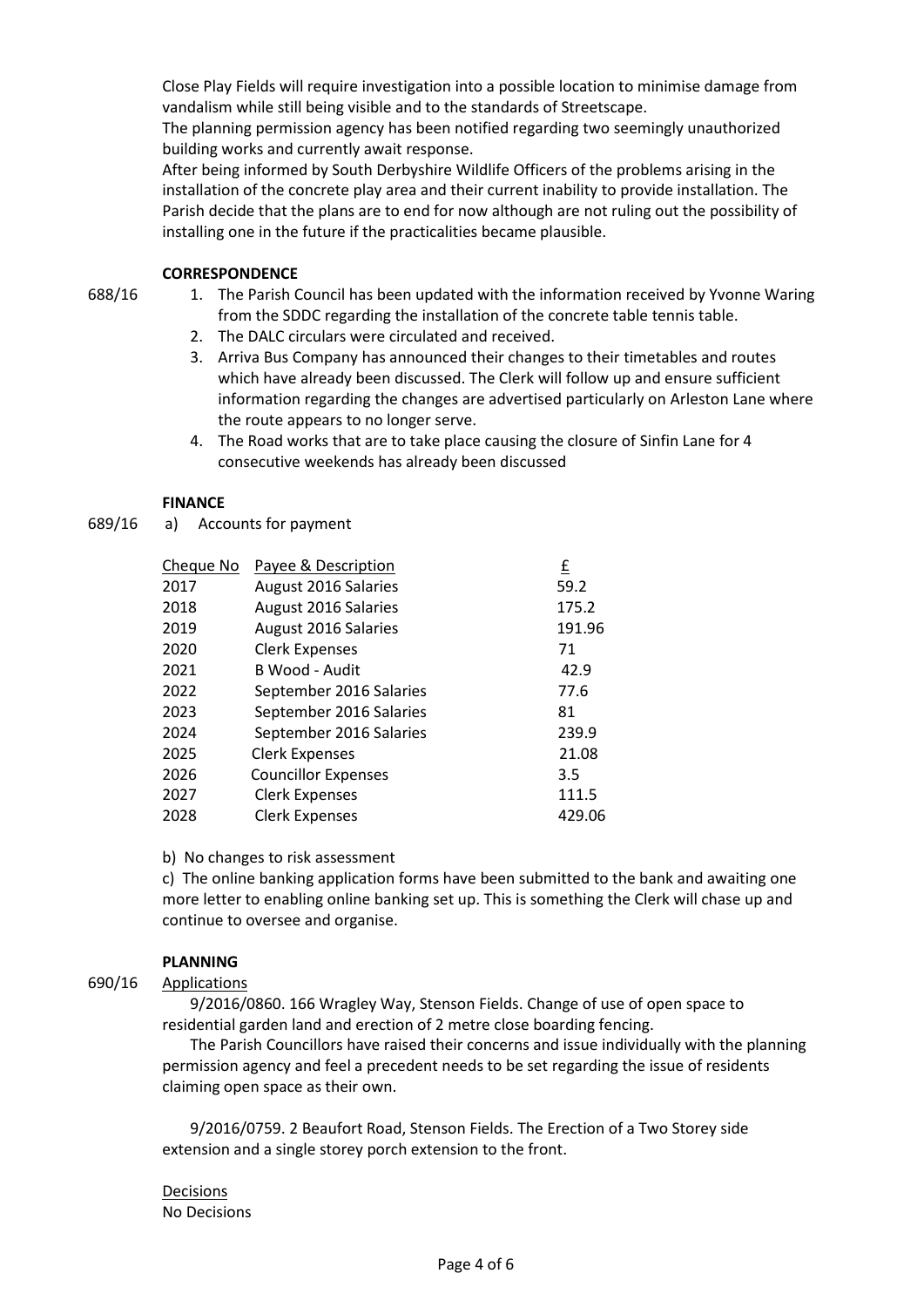# **POLICE ISSUES/ SPEED LIMITS/ ROAD SAFETY**

691/16 The problem of speeding is set to be raised at the next Safer Neighbourhood Meeting that takes place on 4<sup>th</sup> October. There is a belief that more incidents are happening that aren't being reported to the councils or police.

> A resident appears to have painted the pedestrian pavement outside his property on No 20 Glencroft Drive with something believed to be roofing bitumen. This may be a slip hazard especially with the upcoming winter months as the surface is now rendered impervious to water. It may also be a safety hazard for pushchairs and pets as either a slip hazard or the paint may be carried with them and into houses. The matter is to be raised to the County Council and a resolution is urged to be found as soon as possible before an injury takes place. The Parish Council will monitor progress on this matter.

> Pavement parking continues to be a problem and some severe instances being photographed and reported to the police. The Parish Council believes that this is a nationwide problem and urged all members of the public if any incidents are spotted that they are to be reported by calling the police non emergency number on 101.

> Motorbikes on pavements continue to be reported, sometimes near schools including at peak times. If any member of the public witnesses any of this behavior, they are urged to call the police and report the problem using the non-emergency number on 101.

The lack of available on site parking for the Bubble Inn continues to cause roadside parking and therefore traffic congestion on subsequent roads.

Various reports of theft have taken place across Stenson Fields as thieves have taken the opportunity to gain access through open windows during the summer heat wave.

# **SAXONGATE**

692/16 There is nothing further to report.

## **LENGTHSMAN SCHEME**

693/16 There are no issues raised.

# **ENVIRONMENT**

- 694/16 a) Cllr Baker has spotted a few possible locations for bulbi planting and has provided a map which will be circulated to the Cllrs. The map will also be circulated to Rob Davison who may be interested in the sites for tree planting as well.
	- b) Replacing the bench at Ledbury Chase is the main location for a memorial for Mrs. P Harvey. The possibility of the bench maybe being eco-friendly is an option the Parish Council will investigate.

# **TO RECEIVE ANY UPDATE ON THE PROPOSED BOUNDARY CHANGES**

695/16 There was nothing further to report as already discussed.

# **CONSULTATIONS**

696/16 There were no further matters to discuss.

# **TO RECEIVE FEEDBACK AND REPORTS FROM COUNCIL REPRESENTATIVES ON OUTSIDE**

#### 697/16 **BODIES**

698/16

PPG is the 'Patient Participation Group' for both doctor practices in Sinfin and Holybrook. They are currently in the process of a review of information to ensure the correct and up to date information and locations are distributed.

# **ITEMS FOR INFORMATION**

- a) The reports over the meeting have been up to date and already discussed.
	- b) The 'Safer Neighbourhood Meeting' is to take place on  $4<sup>th</sup>$  October 2016 at 6:15pm at Ticknall Village Hall.